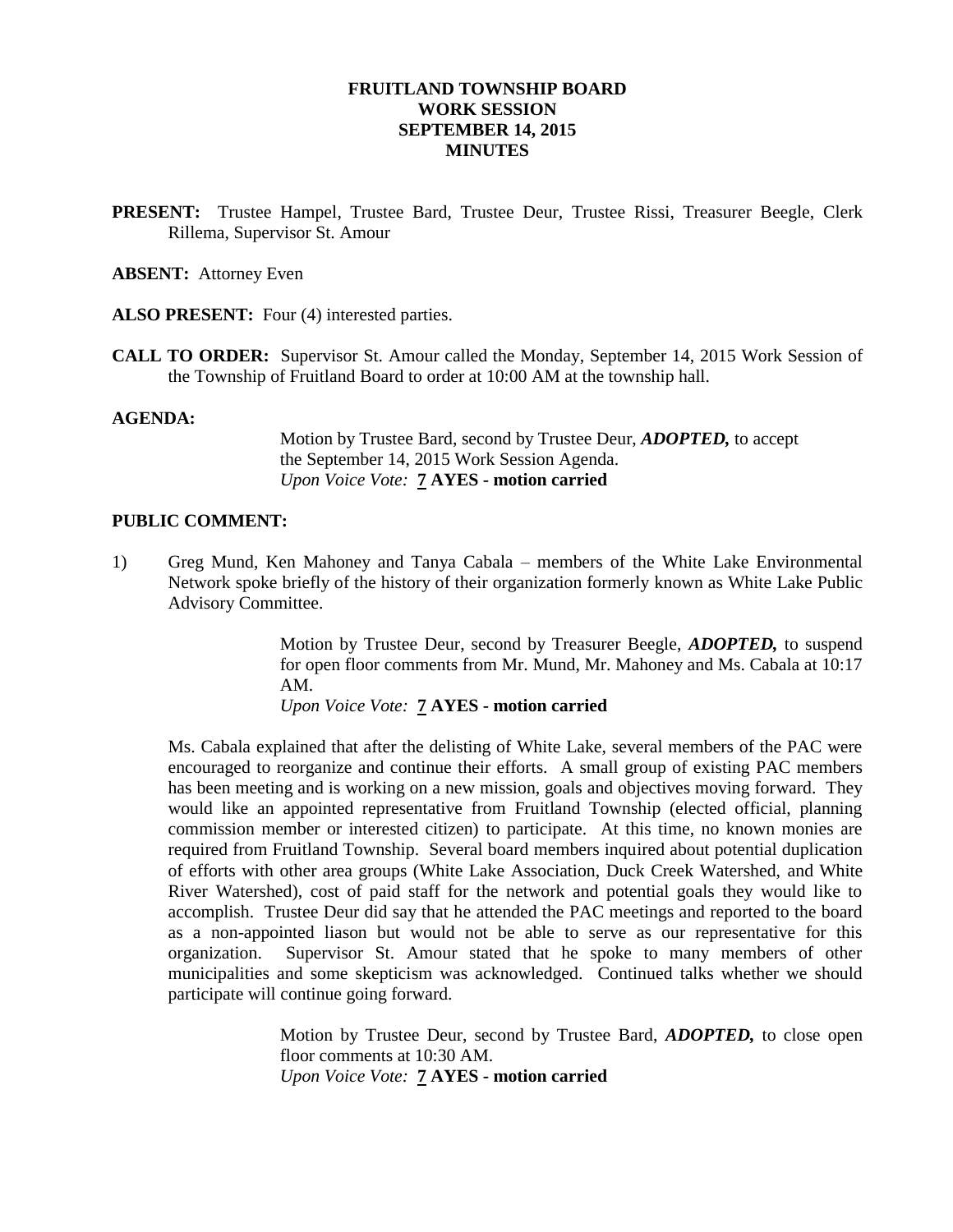## FRUITLAND TOWNSHIP SEPTEMBER 14, 2015 WORK SESSION MINUTES

2) Lynn Knopf, Parks & Recreation Chairman – Stated that if anyone had questions on the proposed P&R Master Plan to contact her or a member of the Commission.

**ANNOUNCEMENTS:** Supervisor St. Amour stated that he has learned that the Street Light survey has been completed and being reconciled and will soon be available for our review. Sable Points Light House Keepers Association would like to update the signage at the White River Light Station to say owned by Fruitland Township and operated by Sable Points Light House Keepers Association. They would pay for the costs. The board okayed this update to the sign. Supervisor St. Amour received an invitation for the launch of the Michigan Good Food Funds in Muskegon County on Wednesday, September 23 at the Hilt Building. Supervisor St. Amour stated that the court case with Ms. Dresen (former WLAA Director) is scheduled for Wednesday, October 14. Supervisor St. Amour received a call about an urn at the cemetery which looked to have been overturned by a mower. Supervisor St. Amour will inquire with the maintenance staff on any occurrences. Consumers Energy sent an email stating that they will be going door to door for their appliance service plan to its qualifying customers in our township. Supervisor St. Amour stated that he will be inviting Drain Commissioner Moore to our work session to discuss updates on the drains in our township. He has requested written information prior to forward with our packet. The Muskegon County Board of Commissioners has requested the use of our township to hold their October  $15<sup>th</sup>$  meeting from 4:00 – 5:00 PM. The attendance of all trustees was asked. Supervisor St. Amour stated that he received a phone call regarding the flying of a flag other than the American Flag. He responded that he did not have an answer. Matt Biolette emailed Supervisor St. Amour that he was no longer with Chef Container LLC. Supervisor St. Amour will reach out to the new contact.

# **OLD BUSINESS:**

- 1. Zellar Road Quote Supervisor St. Amour stated that he had not received any updated information from MCRC Engineer Bouman prior to the meeting. He will follow up with him this week.
- 2. Lamos Road End Supervisor St. Amour stated that Attorney Even is reviewing documents and will report his findings.
- 3. R&M/Chef Contracts Supervisor St. Amour stated that Attorney Even is drafting those contracts. R&M is currently buying out the garbage portion business from SWS which took over from Chef Container. Chef Container continues hauling our recyclables. Supervisor St. Amour received an email from Matt Biolette (Chef Container) that he is no longer employed by Chef Container. Supervisor St. Amour will reach out to the new contact at Chef Container.

# **NEW BUSINESS:**

- 1. White Lake Environmental Member discussed above under Public Comment.
- 2. Lake Michigan Trails Network An email was received by Supervisor St. Amour by Kathy Evans, Environmental Program Manager for the West Michigan Shoreline Regional Development Commission (WMSRDC) requesting our support for a resolution promoting the Lake Michigan Trails Network. This resolution supports the promotion for water, biking, hiking and automobile routes and trails around Lake Michigan. The board supported this request and a resolution will be prepared for the Monday Regular meeting.
- 3. Water Policy Board Update Supervisor St. Amour stated that the County Commissioners voted in closed session a motion to start declaratory action against Laketon, Dalton and Fruitland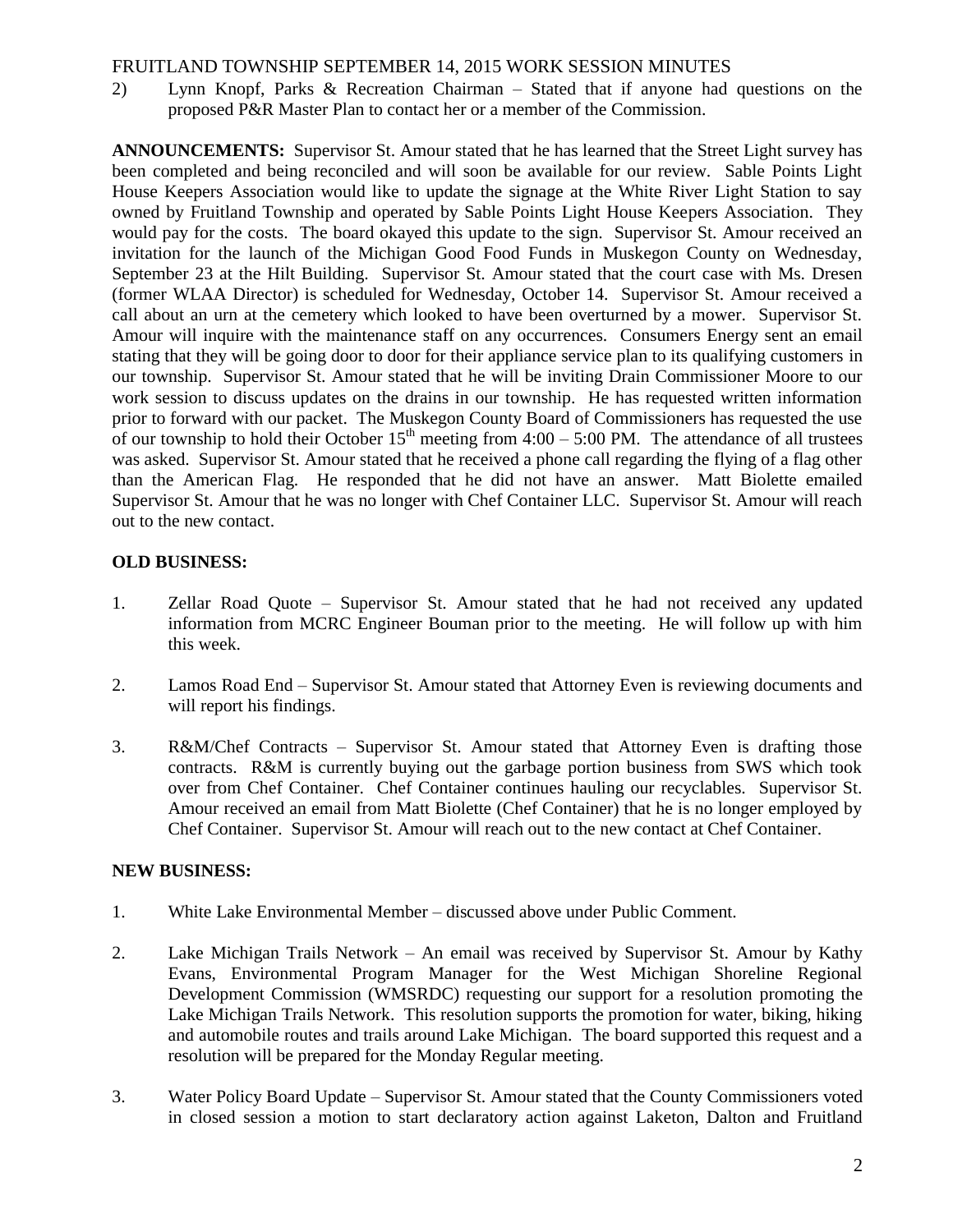## FRUITLAND TOWNSHIP SEPTEMBER 14, 2015 WORK SESSION MINUTES

Townships to not allow the County to pay funds from the System's pooled account to pay Attorney Rose's fees incurred in the Collection Case (Dalton, Fruitland & Laketon Townships vs Muskegon Charter Township). Supervisor St. Amour stated that a letter from Attorney Even to himself was given to the County Commissioners for consideration of dropping the declaratory action due to the County not having a dog in the fight. The Collection Case is moving forward as documents are being requested by Attorney Rose from all three townships (Dalton, Fruitland and Laketon).

- 4. Michigan Blight Nuisance Abatement Committee Supervisor St. Amour received communication from the Village of Lakewood Club requesting discussion to apply for a Michigan Blight Nuisance Abatement Grant through Muskegon County with Blue Lake, Dalton and Whitehall Townships. Supervisor St. Amour will inquire with Zoning Administrator Jensen his availability to attend on Fruitland's behalf.
- 5. West Michigan Land Conservancy Communication Supervisor St. Amour stated his disappointment with lack of communication from the West Michigan Land Conservancy on the status of the grant that was applied for the Duck Lake property. Several board members have been in communication with the Land Conservancy to inquire about the status which is still unclear. Supervisor St. Amour was tasked to invite a representative from the West Michigan Land Conservancy to our October work session to inform the board on information on such grant monies available and applicable use of such.
- 6. Waste Water Budget Supervisor St. Amour stated that the committee of the Muskegon Municipal Wastewater Management voted unanimously to recommend to the Muskegon County Public Works that it not increase the wastewater rates for the upcoming fiscal year budget as proposed. A 4.9% increase is being proposed although the fund balance level is \$2,000,000.00 higher than recommended by UFS. Supervisor St. Amour stated that the budget was to be voted upon and will inquire about the vote on the budget at the Monday Regular meeting.
- 7. Parks & Recreation Master Plan Each board member was tasked to review and provide their written feedback on the proposed Parks & Recreation Plan for the Monday Regular meeting.
- 8. Board Comments Clerk Rillema stated that she will be renewing both Deputy Clerk Dion's and her notary publics which both expire in November 2015. The cost is \$20.00 each (\$10.00 bond fee to Muskegon County and \$10.00 to the State of Michigan Great Seal). The reconciliation of actual revenues to expenditures from the Muskegon County Sheriff's Department for the Partnership in Neighborhoods fiscal year 2014-15 resulted in an increase owed of \$4,522.24. Fruitland Township's percentage is \$1,614.44 which will be added to our next billing. Trustee Rissi shared two emails written between her and Supervisor St. Amour that she was displeased with. She shared her concerns about the letter written to the County regarding the Quality of Life proposals which omitted the campground item. Supervisor St. Amour stated that he did not add that item as there was not enough board support to warrant. He reminded Trustee Rissi that the Citizen's Advisory Committee she headed up was for advisory purposes only and that the Board agreed the letter was okay to send at the Regular meeting. The other topic of discussion was the West Michigan Land Conservancy. Supervisor St. Amour stated that he was disappointed in the information given to Trustee Deur on the possibilities for the Duck Lake Land and not that Trustee Deur contacted him. Trustee Hampel and Trustee Rissi were also in communication with the Conservancy and it was discussed that too much involvement may be confusing, but no consensus was reached. Trustee Rissi also inquired about the Michigan Adventure DEQ permit. Supervisor St. Amour stated that he heard that a public